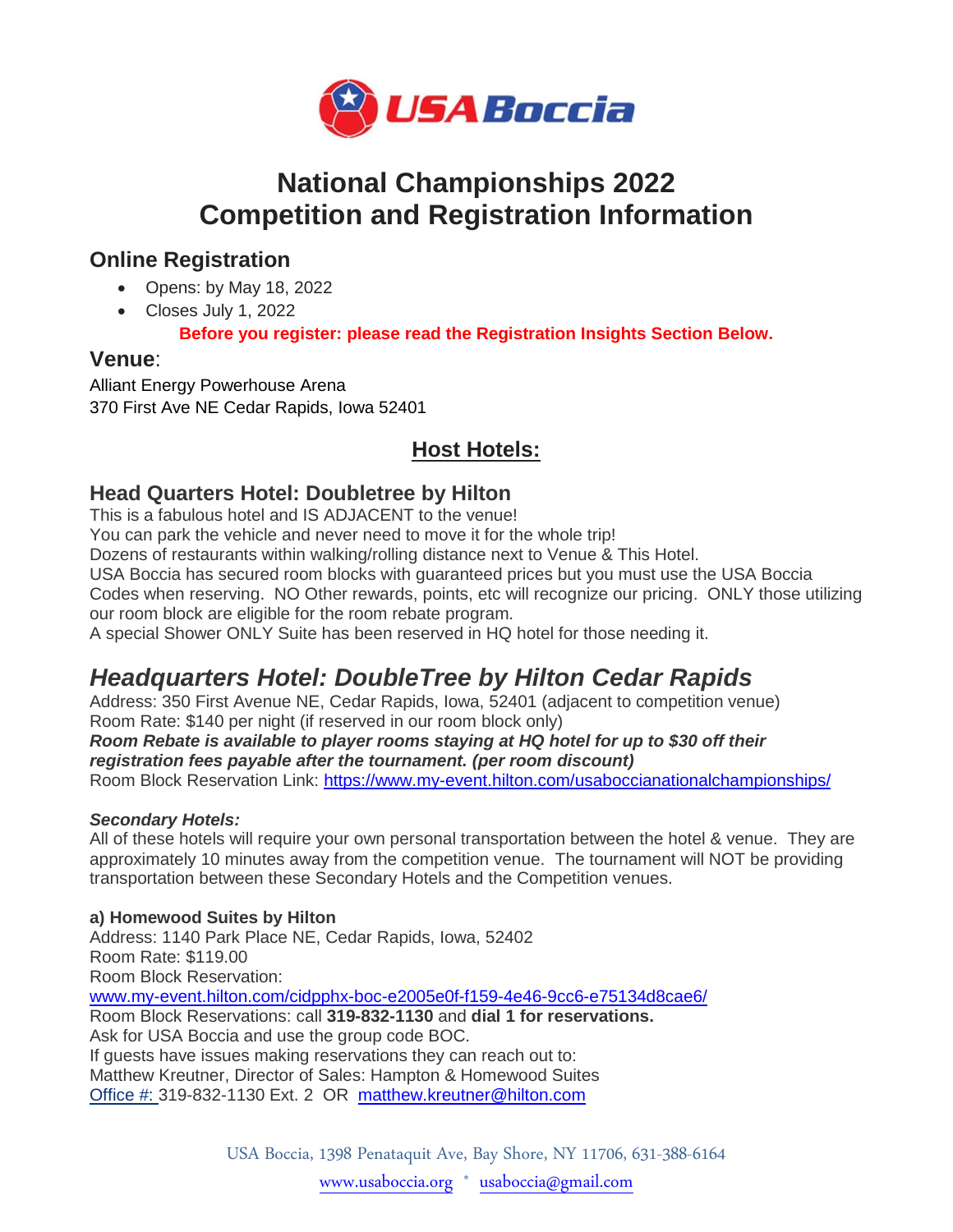

#### **b) Hampton Inn & Suites by Hilton**

Address: 1130 Park Place NE, Cedar Rapids, Iowa, 52402 Room Rate: \$112.00 Room Block Reservation:

[www.my-event.hilton.com/cidpphx-boc-e2005e0f-f159-4e46-9cc6-e75134d8cae6/](http://www.my-event.hilton.com/cidpphx-boc-e2005e0f-f159-4e46-9cc6-e75134d8cae6/) Room Block Reservations: call **319-832-1130** and **dial 1 for reservations.** Ask for USA Boccia and use the group code BOC. If guests have issues making reservations they can reach out to: Matthew Kreutner, Director of Sales: Hampton & Homewood Suites [Office](http://mailto:Office/#:) #: 319-832-1130 Ext. 2 OR [matthew.kreutner@hilton.com](mailto:matthew.kreutner@hilton.com)

#### **c) Marriott Cedar Rapids**

Address: 1200 Collins Rd NE, Cedar Rapids, IA 52402 Room Rate: \$115.00 Room Block Reservation Email: TBA Phone: 319-393-6600 Room Block Reservation Link: USA Boccia

#### **d) Quality Inn at Collins Road**

Address: 1200 Collins Rd NE, Cedar Rapids, IA 52402 Room Rate: \$80.00 Room Block Reservation Email: TBA Phone: 319-393-8247 Room Block Reservation Link: USA Boccia

#### **e) Holiday Inn Express**

1230 Collins Rd., Cedar Rapids, IA 52402 Room Rate: \$ 105.99 Room Block Reservation Email: Phone: 319-294-9407 Room Block Reservation Link: USA Boccia

### **Tentative Tournament Schedule:**

Thursday, August 4 ALL @ Venue

- Arrival
- Registration
- Equipment Check for all athletes, coaches and coach assistants
- Classification
- Information Table

Friday, August 5

- New athlete orientation @ Venue
- Team and Pair and then proceeds to Individual Competition @ Venue

#### Saturday, August 6

- Competition @ Venue
- Meet and Greet during Evening @ Venue

Sunday, August 7

- Competition @ Venue
- Medal Ceremony @ Venue
- Departure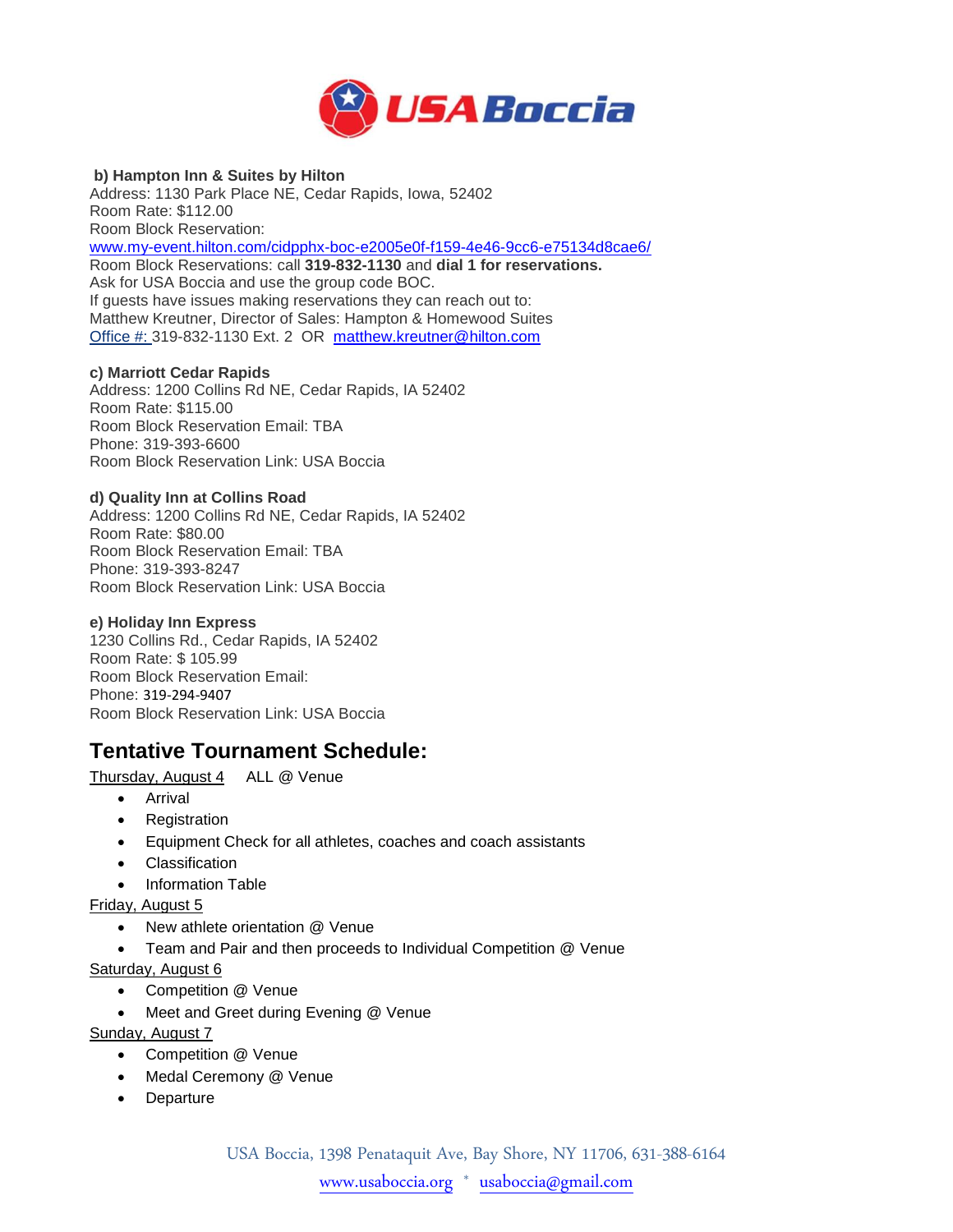

## **Registration Insights**

### **Who needs to register?**

- All Athletes, Ramp Operators, Coaches, Assistant Coaches and Sport Assistants.
- All Athletes, Ramp Operators, Coaches, Assistant Coaches and Sport Assistants need to be current USA Boccia Members. Membership Website: [www.usaboccia.org](http://www.usaboccia.org/)
- Only current USA Boccia classified Athletes can sign up for Team and Pair competition.
- Arrange your Team members or Pair members before you register.
- When you register, place your Teammates or Pairs partner names (you don't have to repeat your name on the Team or Pair list.)
- Please keep Teams to 3 members and Pairs to 2. This allows more Teams and Pairs to be formed and compete.

### **Fees:**

- Athlete Individual only \$400
- Athlete Team/Pair and Individual \$425
- Ramp Operators, Coaches, Assistant Coaches and Sport Assistants \$100

## **Classification:**

If you are NEW to the USA Boccia tournament, you will select "YES" to be classified in the online registration. This year you will play in the Individual Division only.

A panel will review and determine your competition "classification". This will determine your assigned competition division.

Classification will be Thursday, August  $4<sup>th</sup>$  starting at 1:00 at the Venue: Taft Rooms.

We'll contact you to find out when you are arriving and assign you a time for your classification.

## **Lunch:**

Each registration for an Athlete, Ramp Operator, Coach, Assistant Coach or Sport Assistant includes lunch at the tournament venue. Additional lunch tickets for a PCA or family members are \$60 each which provides lunches for Fri-Sunday at the venue.

### **Reminders:**

- When you make your airline arrangements, be sure the airlines know the dimensions and weight of your wheelchair.
- Be sure to request an aisle chair if you need that to transfer to the airline seat.
- Make sure you have adequate layover time to make connecting flights